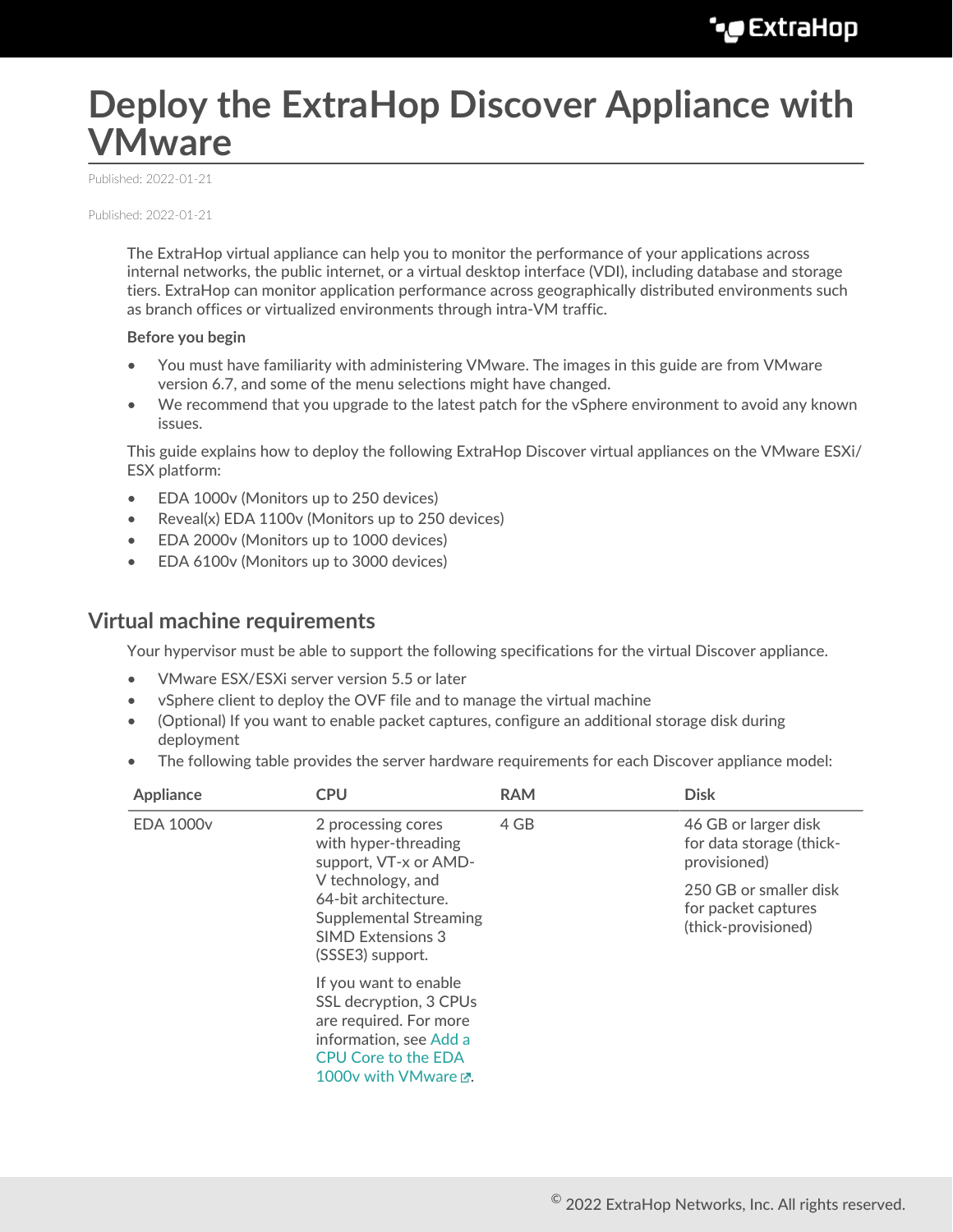## **°∙e** ExtraHop

| Appliance           | <b>CPU</b>                                                                                                                                                                                         | <b>RAM</b> | <b>Disk</b>                                                          |
|---------------------|----------------------------------------------------------------------------------------------------------------------------------------------------------------------------------------------------|------------|----------------------------------------------------------------------|
| Reveal(x) EDA 1100v | 4 processing cores<br>with hyper-threading<br>support, VT-x or AMD-<br>V technology, and<br>64-bit architecture.<br><b>Supplemental Streaming</b><br><b>SIMD Extensions 3</b><br>(SSSE3) support.  | 8 GB       | 46 GB or larger disk<br>for data storage (thick-<br>provisioned)     |
|                     |                                                                                                                                                                                                    |            | 250 GB or smaller disk<br>for packet captures<br>(thick-provisioned) |
| <b>EDA 2000v</b>    | 6 processing cores<br>with hyper-threading<br>support, VT-x or AMD-<br>V technology, and<br>64-bit architecture.<br><b>Supplemental Streaming</b><br><b>SIMD Extensions 3</b><br>(SSSE3) support.  | 6 GB       | 255 GB or larger disk<br>for data storage (thick-<br>provisioned)    |
|                     |                                                                                                                                                                                                    |            | 250 GB or smaller disk<br>for packet captures<br>(thick-provisioned) |
| <b>EDA 6100v</b>    | 16 processing cores<br>with hyper-threading<br>support, VT-x or AMD-<br>V technology, and<br>64-bit architecture.<br><b>Supplemental Streaming</b><br><b>SIMD Extensions 3</b><br>(SSSE3) support. | 64 GB      | 1 TB or larger disk for<br>data storage (thick-<br>provisioned)      |
|                     |                                                                                                                                                                                                    |            | 500 GB or smaller disk<br>for packet captures<br>(thick-provisioned) |

To ensure proper functionality of the virtual appliance:

- Make sure that the VMware ESX/ESXi server is configured with the correct date and time.
- Always choose thick provisioning. The ExtraHop datastore requires low-level access to the complete drive and is not able to grow dynamically with thin provisioning. Thin provisioning can cause metric loss, VM lockups, and capture issues.
- Do not change the default disk size on initial installation. The default disk size ensures correct lookback for ExtraHop metrics and proper system functionality. If your configuration requires a different disk size, contact your ExtraHop representative before you make any changes.
- Do not migrate the VM. Although it is possible to migrate when the datastore is on a remote SAN, ExtraHop does not recommend this configuration. If you must migrate the VM to a different host, shut down the virtual appliance first and then migrate with a tool such as VMware VMotion. Live migration is not supported.

**Important:** If you want to deploy more than one ExtraHop virtual appliance, create the new instance with the original deployment package or clone an existing instance that has never been started.

## **Network requirements**

The following table provides guidance about configuring network ports for your virtual Discover appliance.

| Appliance        | Management                                                                                                                  | <b>Monitor</b>                                                                                                                 |
|------------------|-----------------------------------------------------------------------------------------------------------------------------|--------------------------------------------------------------------------------------------------------------------------------|
| <b>EDA 1000v</b> | One 1-Gbps Ethernet network<br>port is required (for management).<br>The management port must be<br>accessible on port 443. | Two 1-Gbps Ethernet network<br>ports are required. One for the<br>physical port mirror and one<br>for management. The physical |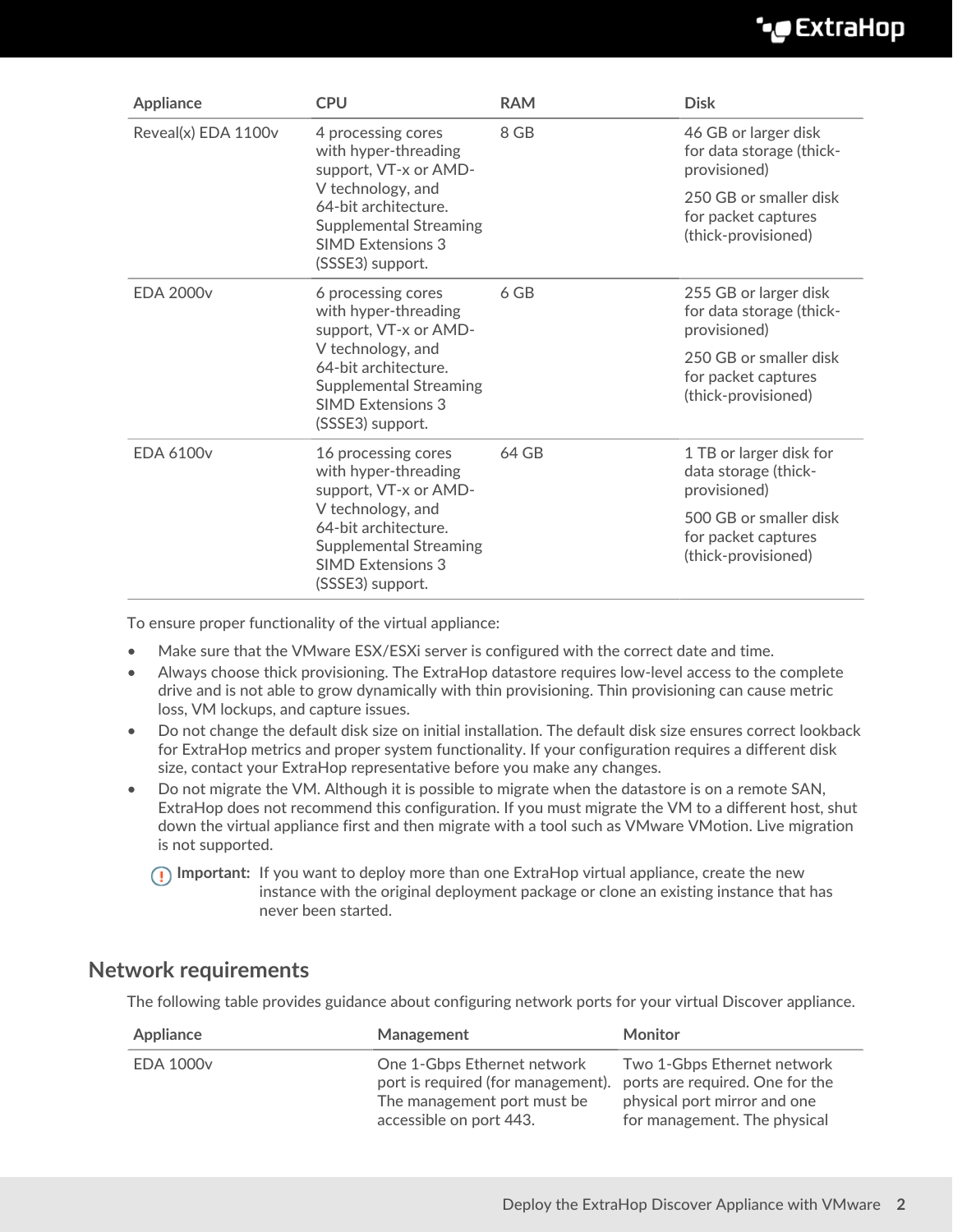## ExtraHop **@•**

| <b>Appliance</b> | Management                                                                                                                                                                                                                 | Monitor                                                                                                                                                                                                                                                                          |
|------------------|----------------------------------------------------------------------------------------------------------------------------------------------------------------------------------------------------------------------------|----------------------------------------------------------------------------------------------------------------------------------------------------------------------------------------------------------------------------------------------------------------------------------|
|                  |                                                                                                                                                                                                                            | port mirror interface must be<br>connected to the port mirror of<br>the switch.                                                                                                                                                                                                  |
|                  |                                                                                                                                                                                                                            | While it is possible to configure a<br>10-Gbps Ethernet network port<br>for the port mirror interface, it is<br>not recommended as the virtual<br>appliance cannot process more<br>than 1 Gbps of traffic.                                                                       |
| <b>EDA 2000v</b> | One 1-Gbps Ethernet network<br>port is required (for management).<br>The management interface must<br>be accessible on port 443.                                                                                           | Two to four 1-Gbps Ethernet<br>network ports are required for<br>the physical port mirror and<br>management. The physical<br>port mirror interface must be<br>connected to the port mirror of<br>the switch. The VMware ESX<br>server must support network<br>interface drivers. |
|                  |                                                                                                                                                                                                                            | While it is possible to configure a<br>10-Gbps Ethernet network port<br>for the port mirror interface, it is<br>not recommended as the virtual<br>appliance cannot process more<br>than 3 Gbps of traffic.                                                                       |
| <b>EDA 6100v</b> | One 1-Gbps Ethernet network<br>port is required (for management).<br>The management interface<br>must be accessible on port 443.<br>The management interface can<br>be configured as an additional<br>ERSPAN/RPCAP target. | A 10-Gbps Ethernet network<br>port is recommended for the<br>physical port mirror. The physical<br>port mirror interface must be<br>connected to the port mirror<br>destination on the switch. The<br>VMware ESX server must support<br>network interface drivers.               |
|                  |                                                                                                                                                                                                                            | Optionally, you can configure 1-3<br>1-Gbps Ethernet network ports to<br>receive packet monitor traffic.                                                                                                                                                                         |

**Important:** If your deployment includes a Command appliance or Reveal(x) 360, the following workflow ensures the best performance for initial device synchronization. First, connect all sensors to the Command appliance or Reveal(x) 360, then configure network traffic forwarding to the sensors.

**Note:** For registration purposes, the virtual Discover appliance requires outbound DNS connectivity on UDP port 53 unless managed by the ExtraHop Command appliance.

## **Deploy the OVA file through the VMware vSphere web client**

ExtraHop distributes the Discover virtual appliance package in the open virtual appliance (OVA) format.

#### **Before you begin**

If you have not already done so, download the ExtraHop Discover virtual appliance OVA file for VMware from the [ExtraHop Customer Portal](https://customers.extrahop.com/downloads/virtual-appliances/) ...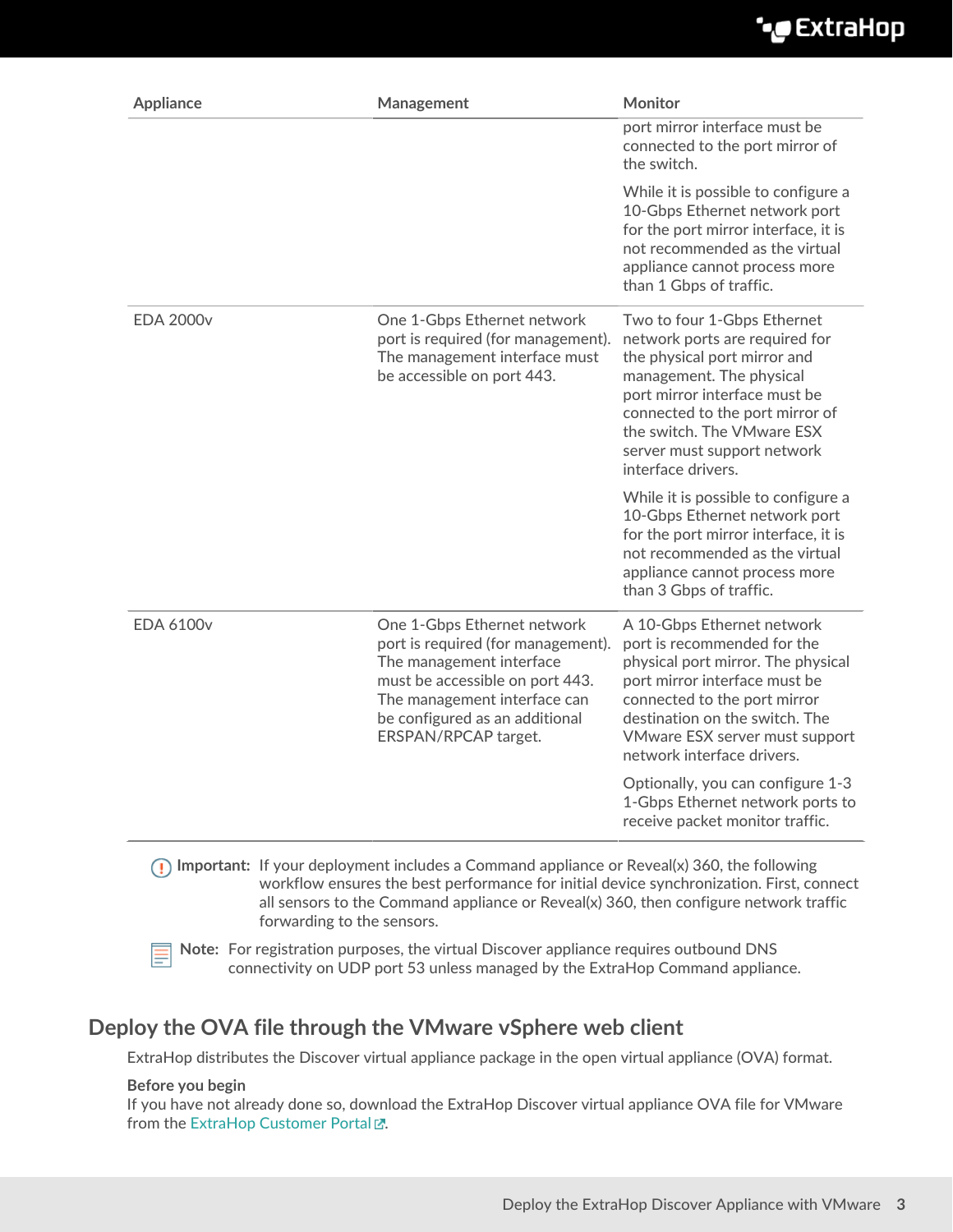## **∙e** ExtraHop

- 1. Start the VMware vSphere web client and connect to your ESX server.
- 2. Select the data center where you want to deploy the Discover virtual appliance.
- 3. Select **Deploy OVF Template…** from the Actions menu.



- 4. Follow the wizard prompts to deploy the virtual machine. For most deployments, the default settings are sufficient.
	- a) Select Local file and then click **Choose Files**.
	- b) Select the OVA file on your local machine and then click **Open**.
	- c) Click **Next**.
	- d) Specify a name and location for the appliance and then click **Next**.
	- e) Select the destination compute resource location, verify that the compatibility checks are successful and then click **Next**.
	- f) Review the template details and then click **Next**.
	- g) For Disk Format, select **Thick Provision Lazy Zeroed** and then click **Next**.
	- h) Map the OVF-configured network interface labels with the correct ESX-configured interface labels and then click **Next**.
	- i) Verify the configuration and then click **Finish** to begin the deployment. When the deployment is complete, you can see the unique name you assigned to the ExtraHop VM instance in the inventory tree for the ESX server to which it was deployed.
- 5. The Discover appliance contains a preconfigured bridged virtual interface with the network label, VM Network. If your ESX has a different interface label, you must reconfigure the network adapter on the Discover virtual appliance before starting the appliance.
	- a) Select the Summary tab.
	- b) Click **Edit Settings**, select **Network adapter 1**, select the correct network label from the Network label drop-down list, and then click **OK**.
- 6. Select the Discover virtual appliance in the ESX Inventory and then select **Open Console** from the Actions menu.
- 7. Click the console window and then press ENTER to display the IP address.

**Note:** DHCP is enabled by default on the ExtraHop virtual appliance. To configure a static IP address, see the [Configure a Static IP Address](#page-4-0) section.

8. In VMware ESXi, configure the virtual switch to receive traffic and restart to see the changes.

## **Add a packet capture disk in VMware**

If your Discover appliance is licensed for packet capture you must configure an additional disk to store the packet capture files.

- 1. Select your Discover appliance virtual machine in the Virtual Machines inventory list.
- 2. From the Actions drop-down list , select **Edit Settings**.
- 3. Click **Add New Device** and then click **Hard Disk**.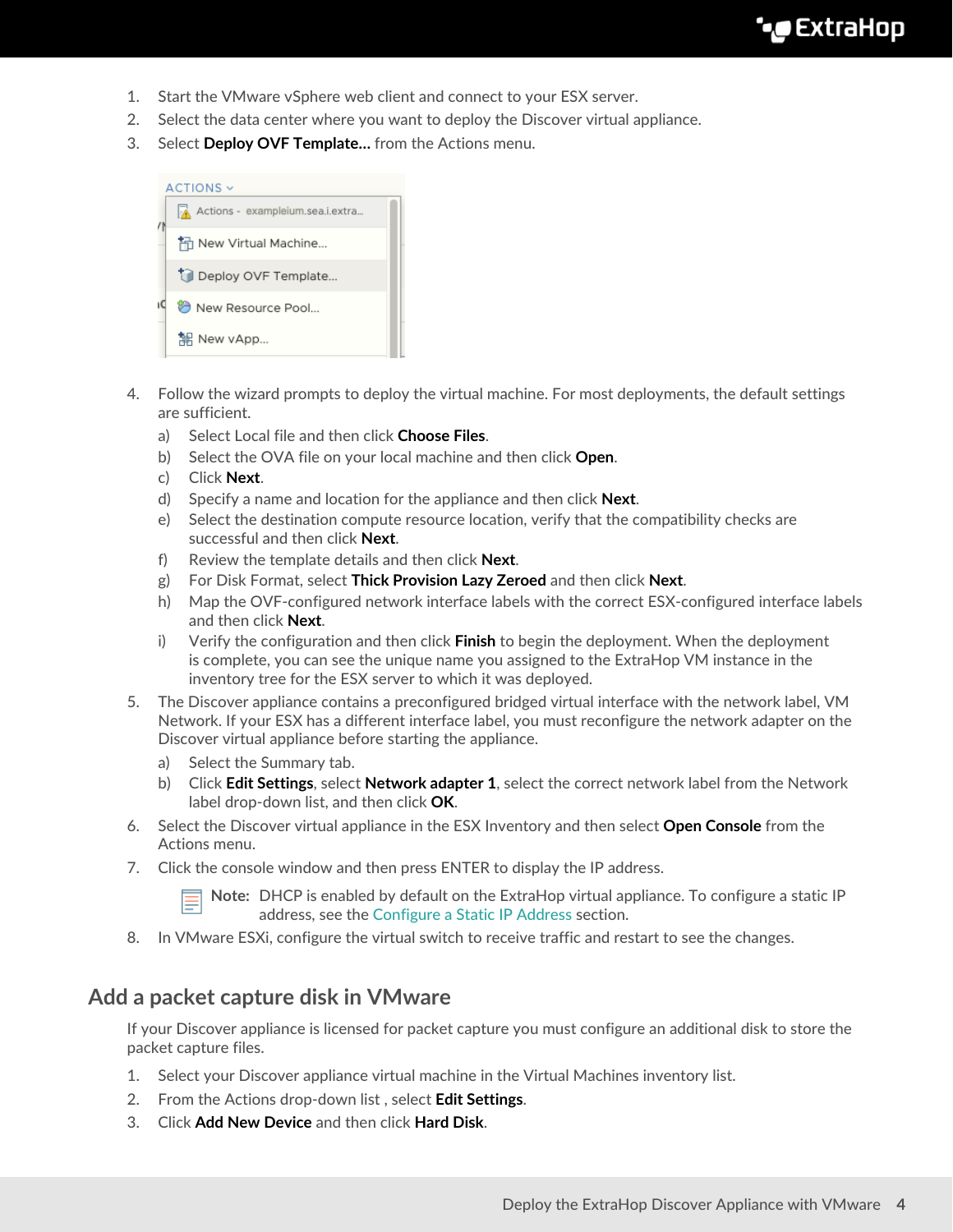- 4. In the New Hard disk field, type the following disk size, based on the Discover appliance you are deploying:
	- 250 GB for the EDA 1000v, EDA 1100v, and EDA 2000v
	- 500 GB for the EDA 6100v

 $F\sim H\ddot{F} + F\sim H\ddot{F}$  avample edg. 1000v

| Edit Settings<br>example-eda-1000v |              |                       |
|------------------------------------|--------------|-----------------------|
|                                    |              |                       |
|                                    |              | <b>ADD NEW DEVICE</b> |
| $\overline{2}$<br>$\searrow$       |              | $\bf \bm \theta$      |
| 4                                  | GB<br>$\sim$ |                       |
| 4                                  | GB<br>$\sim$ |                       |
| 20                                 | GB<br>$\sim$ |                       |
| 250                                | GB<br>$\sim$ |                       |
|                                    |              |                       |
|                                    |              | VMware Paravirtual    |

- 5. Expand the New Hard disk settings and confirm that **Thick Provision Lazy Zeroed** is selected for Disk Provisioning. The remaining disk settings do not need to be changed.
- 6. Click **OK**.

## <span id="page-4-0"></span>**Configure a static IP address through the CLI**

The ExtraHop system is delivered with DHCP enabled. If your network does not support DHCP, no IP address is acquired, and you must configure a static address manually.

- **Important:** For deployments that include a Discover appliance that is connected to a Command appliance, we strongly recommend [configuring a unique hostname](https://docs.extrahop.com/8.6/eta-admin-ui-guide/#connectivity)  $\mathbb{E}$ . If the IP address on the sensor is changed, the Command appliance can re-establish connection easily to the sensor by hostname.
- 1. Access the CLI through an SSH connection, by connecting a USB keyboard and SVGA monitor to the appliance, or through an RS-232 serial cable and a terminal emulator program. The terminal emulator must be set to 115200 bps with 8 data bits, no parity, 1 stop bit (8N1), and hardware flow control should be disabled.
- 2. At the login prompt, type shell and then press ENTER.
- 3. At the password prompt, type default, and then press ENTER.
- 4. To configure the static IP address, run the following commands:
	- a) Enable privileged commands:

enable

- b) At the password prompt, type default, and then press ENTER.
- c) Enter configuration mode:

configure